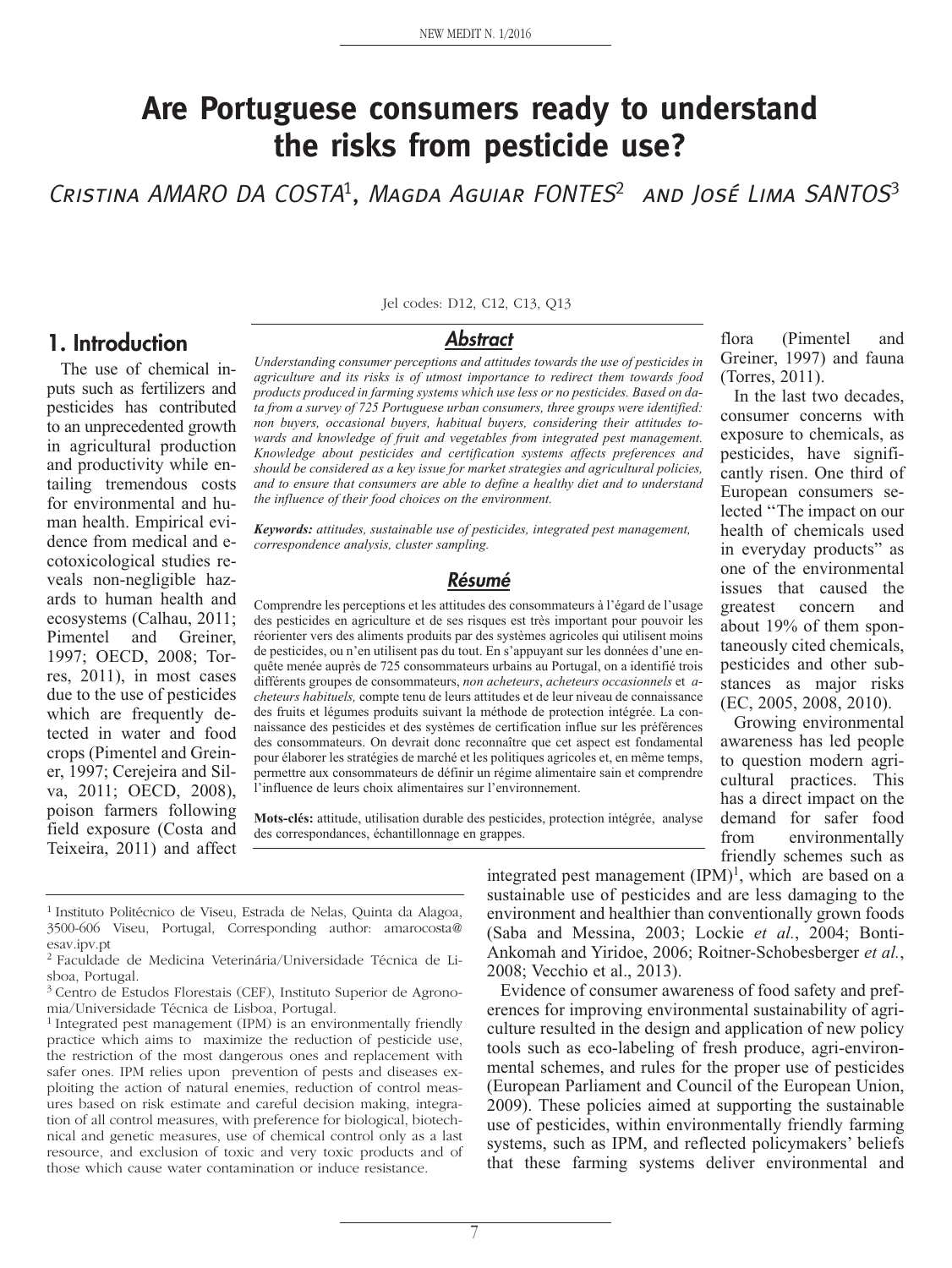health benefits and at the same time contribute to stabilize rural communities and improve rural development by providing more employment opportunities than conventional farming (Tranter *et al*., 2009).

Being a European member state, Portugal applies the European harmonized regulation on agricultural products intended for human consumption, such as fruit and vegetables (e.g., organic farming, integrated pest management, sustainable use of pesticides, national origin and traditional production systems). The enforcement of Food Safety laws is the responsibility of the Portuguese Food Safety and Economic Agency and the Ministry of Agriculture and Sea, whereas inspections, from production to consumption, are carried out by private independent organizations, according to the type of certification. In Portugal, the fruit and vegetables sector represents 36% of the agricultural production, with 12% of consumers being concerned with product quality, origin or certification system and about 10 % preferring to by certified fruit and vegetables (Portugal Foods, 2012; Forum do consumo, 2014)

In this way, understanding consumer perceptions towards the use of pesticides in agriculture and demand for safer food might provide key information to policy makers in order to introduce agriculture support policies and programmes that ensure a reduction of pesticide use and its risk to consumers, producers and the environment.

In the last 20 years, a large number of studies on consumer perceptions of safer foods obtained from environmentally friendly production systems were carried out to assess the knowledge of and reasons for consumers to purchase or not to purchase safer foods based on a wide array of food safety and quality issues, including health risks and multiple impacts associated with pesticide use, as well as quality attributes and food certification (McEachern and McClean, 2002; Wier and Calverley, 2002; Cranfield and Magnusson, 2003; Diamantopoulos *et al*., 2003; Saba and Messina, 2003; Lockie *et al*., 2004; Vermeir and Verbeke, 2006; Idda *et al.*, 2008; Roitner-Schobesberger *et al.*, 2008; Travisi and Nijkamp, 2008; Tsakiridou *et al*., 2008; Briz and Ward, 2009; Forbes *et al*., 2009; Gracia *et al*., 2010; Kuhar and Juvančič, 2010).

Consumer choice for safer food is a complex phenomenon that takes into account individual motives, from quality and healthfulness considerations, to collective or social interests, such as a better environment. These factors can be grouped into two categories: perceptions and attitudes (such as perceptions of health benefits, food safety, environment, knowledge of agricultural practices and certification systems, attitudes towards shopping attributes, agricultural practices and beliefs such as 'green' and pro-social ones) and personal characteristics (age, gender, family size, education, income and relation urban/rural) (Kotler and Armstrong, 2009).

Consumer preferences for these products are based on their perceptions of quality, which are usually mediated by previous knowledge of the relevant environmental and health issues and by the existence of a certification process. However, consumers are often unable to make informed purchase decisions because the benefits associated with sustainable and

safer products are poorly communicated or confused and because they have limited knowledge of agricultural production practices, namely pesticide use and risks (Vermeir and Verbeke, 2006; Forbes, 2009).

Without this fundamental knowledge and demand for safe food, the potential for a sustainable use of pesticides clearly has limitations. Therefore, it is essential to know which consumers are willing to purchase fruit and vegetables from sustainable agricultural systems, knowing that these practices have lower environmental impacts and significant health benefits but they lead, at the same time, to higher production costs which result in higher production food prices at the consumer level.

Several studies attempt to define consumer typologies with respect to safe food from farming systems grounded on a sustainable use of pesticides, based on behavior. Gil *et al*. (2000) classified consumers according to their inclination towards natural food and a balanced life ('likely consumers', 'organic food consumers', 'unlikely consumers', 'unlikely mature consumers', 'unlikely young consumers'). McEachern and Mc-Clean (2002) proposed three distinct groups of consumers, 'complacents' – who possess a strong focus on price and never purchase; 'conceivables' – who occasionally buy - and 'committed' – who always buy. Roitner-Schobesberger *et al.* (2008) analyzed differences between 'never heard organic', 'organic non-buyers' – who have heard but never purchased any organic products - and 'organic buyers'.

In Portugal, as far as we know, there are no studies focused on Portuguese behaviour and perceptions towards such products. This knowledge is essential to support agricultural policies, as it is necessary to identify which factors influence behaviour (perceptions, attitudes, knowledge, socioeconomic characteristics), to improve the adoption of a sustainable use of pesticides, from the farmer and/or retailer to the consumer.

Thus, it would be of major interest to understand, for each national or regional reality, if the preference for safe food obtained from environmentally friendly farming systems is more influenced by knowledge about these systems or by the existence of a certification system and the presence of a label, since each of these factors will affect differently the definition of the most appropriate policy tools to support the sustainable use of pesticides, respectively based on training and disseminations programmes or on well-designed marketing strategies.

The purpose of this paper is to understand consumer perceptions and attitudes towards fruit and vegetables from farming systems based on a sustainable use of pesticides such as IPM. More specifically, we are particularly interested in understanding whether consumers' knowledge about the sustainable use of pesticides and the existence of quality certified systems, as well as their general attitudes towards health and the environment versus the economic performance (among other factors,) influence their purchase behaviour towards fruit and vegetables from these farming systems.

With these underlying objectives, the main research questions that need to be addressed are the following: (1) is it possible to identify groups of consumers in terms of pur-

8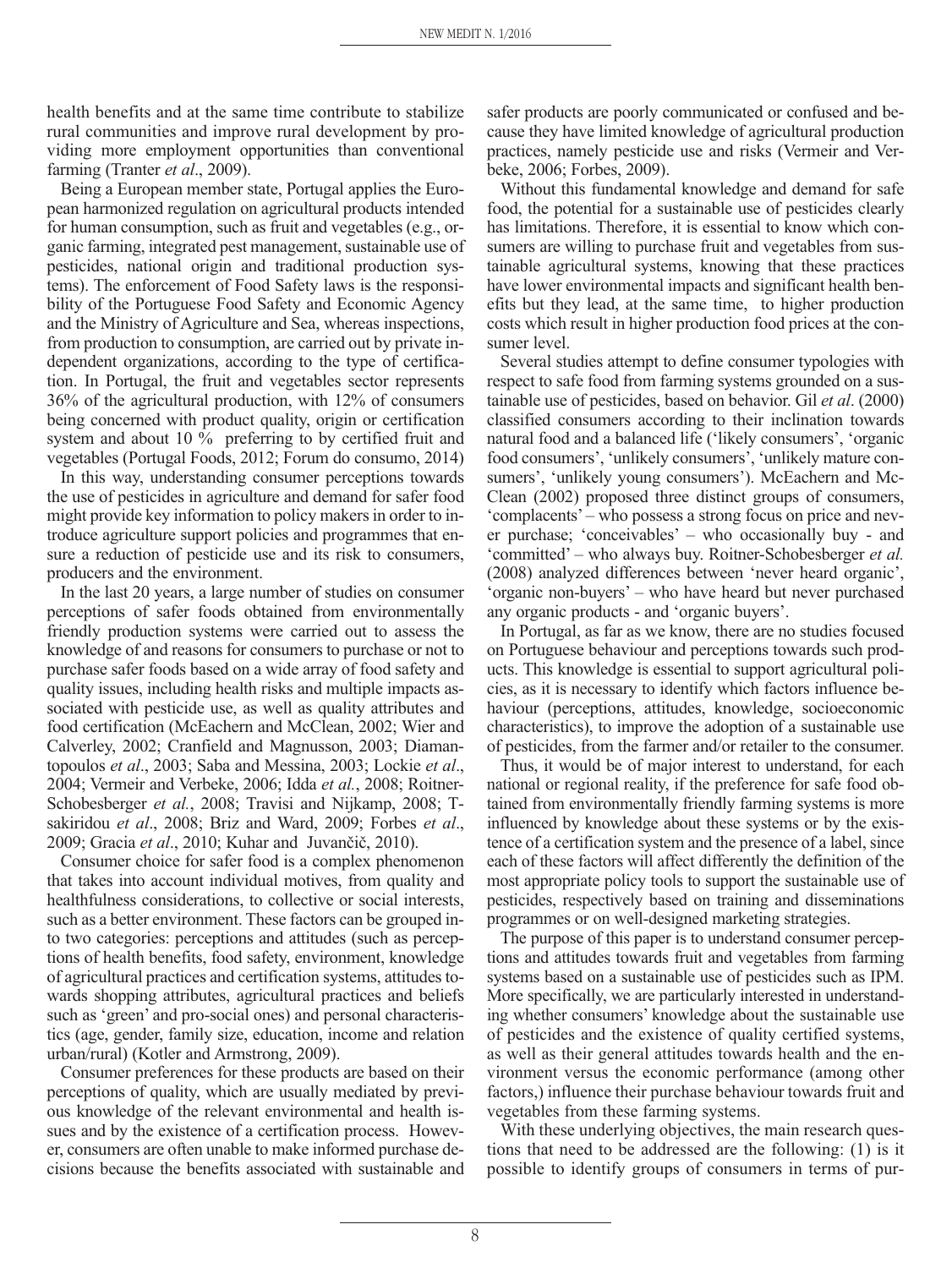chase behaviour towards fruit and vegetables from farming systems based on a sustainable use of pesticides such as IPM?; (2) do consumer perceptions, knowledge and attitudes influence their purchase behaviour towards safer, healthier and environmentally friendly products?

Most of the literature dedicated to study the behaviour and the key factors leading consumers to purchase safer, healthier and environmentally friendly products used exploratory techniques, such as principal component analysis (Gil *at al*.; 2000; McEachern and P. McClean, 2002; Roitner-Schobesberger *et al*., 2008), correspondence and multiple correspondence analysis (Idda *et al*., 2008) or factor analysis (Campbell *et al*., 2010; Olivas and Bernabéu, 2012), to identify the issues motivating consumers towards safe and healthier consumption. After this exploratory stage, some have used cluster analysis techniques to identify market segments (Gil *at al*., 2000). Some studies used the purchasing intensity, the level of knowledge or some structural or linear regression equation models to establish consumers' differentiation (Roitner-Schobesberger *et al*., 2008; Campbell *et al*., 2010; Olivas and Bernabéu, 2012).

In the present study, data from a survey of Portuguese consumers was used to find relationships between consumer perceptions, knowledge and preferences for fruit and vegetables from farming systems grounded on a sustainable use of pesticides such as IPM through a correspondence analysis, after which, a cluster analysis was used to group

consumers in terms of purchase behaviour. Consumers were profiled, using a Cross-Tabulation or ANO-VA tests, to identify which variables might be of interest and significance for future strategies and policies.

# **2. Methods 2.1. Data and survey**

A survey was conducted among the Portuguese urban population (Lisbon Metropolitan area)<sup>2</sup> by a professional market research agency in 2008. Questionnaires were applied by a trained team of interviewers to respondents aged more than 18 years who were usually responsible for their household shopping.

The questionnaire was developed based on several works cited in the literature (Madureira, 2001; Cranfield and Magnusson, 2003; Saba and Messina, 2003; Lockie *et al*., 2004; Loureiro and Umberger, 2005; Roitner-Schobesberger, 2006) and submitted to successive pre-tests. After implementing the

pre-test, some questions were clarified and shortened. Overall, 725 valid questionnaires were obtained.

The questionnaire included a first section dealing with consumer attitudes, knowledge and consumption behaviour and a second section related to consumer awareness and perceptions of environmental externalities of pesticide use in agriculture, referring to pesticide risks and impacts.

The questionnaire gathered additional information about the respondents' socio-economic conditions and some debriefs closed the survey, in order to explore whether the respondents had a reasonably good comprehension of the questionnaire.

#### **2.2. Exploratory factor analysis - Correspondence analysis**

The main issues motivating consumers to purchase safer and healthier food were identified with a correspondence analysis - an exploratory data technique for categorical data. Correspondence Analysis (CA) is ideal to analyze data, when no specific hypotheses are pre-established and the amount of data doesn't allow getting a clear idea of the most important variables, by extracting the most significant dimensions (Palmer, 1993; Doey and Kurta, 2011). In our study, the significance of differences across consumers was based on 'attitudes and motives' and 'knowledge and perceptions' variables (Table 1), using contingency tables and the chi-square statistic (at a 5%-level of significance).

| attitudes and motives                                | knowledge and perceptions                          |  |  |  |
|------------------------------------------------------|----------------------------------------------------|--|--|--|
| preferred shop typology                              | have knowledge about certification systems         |  |  |  |
| hypermarkets                                         | environmentally friendly systems                   |  |  |  |
| supermarkets                                         | other certification systems                        |  |  |  |
| groceries                                            | not specifying a certification system              |  |  |  |
| open-air market                                      | never heard                                        |  |  |  |
| reasons for choosing shop typology                   | familiarity and understanding of integrated pest   |  |  |  |
| home/work proximity                                  | management and organic farming concepts            |  |  |  |
| quality                                              | specify the concept                                |  |  |  |
| variety                                              | relate with sustainable practices                  |  |  |  |
| certification                                        | relate with restrictions of pesticides/fertilisers |  |  |  |
| low prices                                           | relate with environmental protection               |  |  |  |
| information used for fruits and vegetables choice    | relate with healthier and natural products         |  |  |  |
| origin                                               | inconsistent knowledge                             |  |  |  |
| certification system                                 | perceptions of environmental impacts associated    |  |  |  |
| production system                                    | with agricultural practices                        |  |  |  |
| not concerned                                        | species conservation                               |  |  |  |
| experience in buying certified fruits and vegetables | landscape quality                                  |  |  |  |
| experience in buying certified fruits and vegetables | pesticide poisoning                                |  |  |  |
| certified fruits and vegetables ever purchased       | water pollution                                    |  |  |  |
| integrated pest management                           | perceptions of the consequences of pesticide use   |  |  |  |
| organic farming                                      | contamination of water for public use              |  |  |  |
| designation of origin or geographical indication     | intoxications and poisoning                        |  |  |  |
| other quality system                                 | species loss                                       |  |  |  |
| neither                                              | long term effects on health                        |  |  |  |
| certified fruits and vegetables purchasing frequency | no perception                                      |  |  |  |
| never purchased                                      | opinion on how agricultural effects on health and  |  |  |  |
| 20% of purchased occasions                           | environment should be minimized                    |  |  |  |
| 40% of purchased occasions                           | environmentalist opinion (at all costs),           |  |  |  |
| 60% of purchased occasions                           | economicist opinion (without causing employment    |  |  |  |
|                                                      | problems and without increasing prices)            |  |  |  |
|                                                      | Indifferent (cannot be minimized).                 |  |  |  |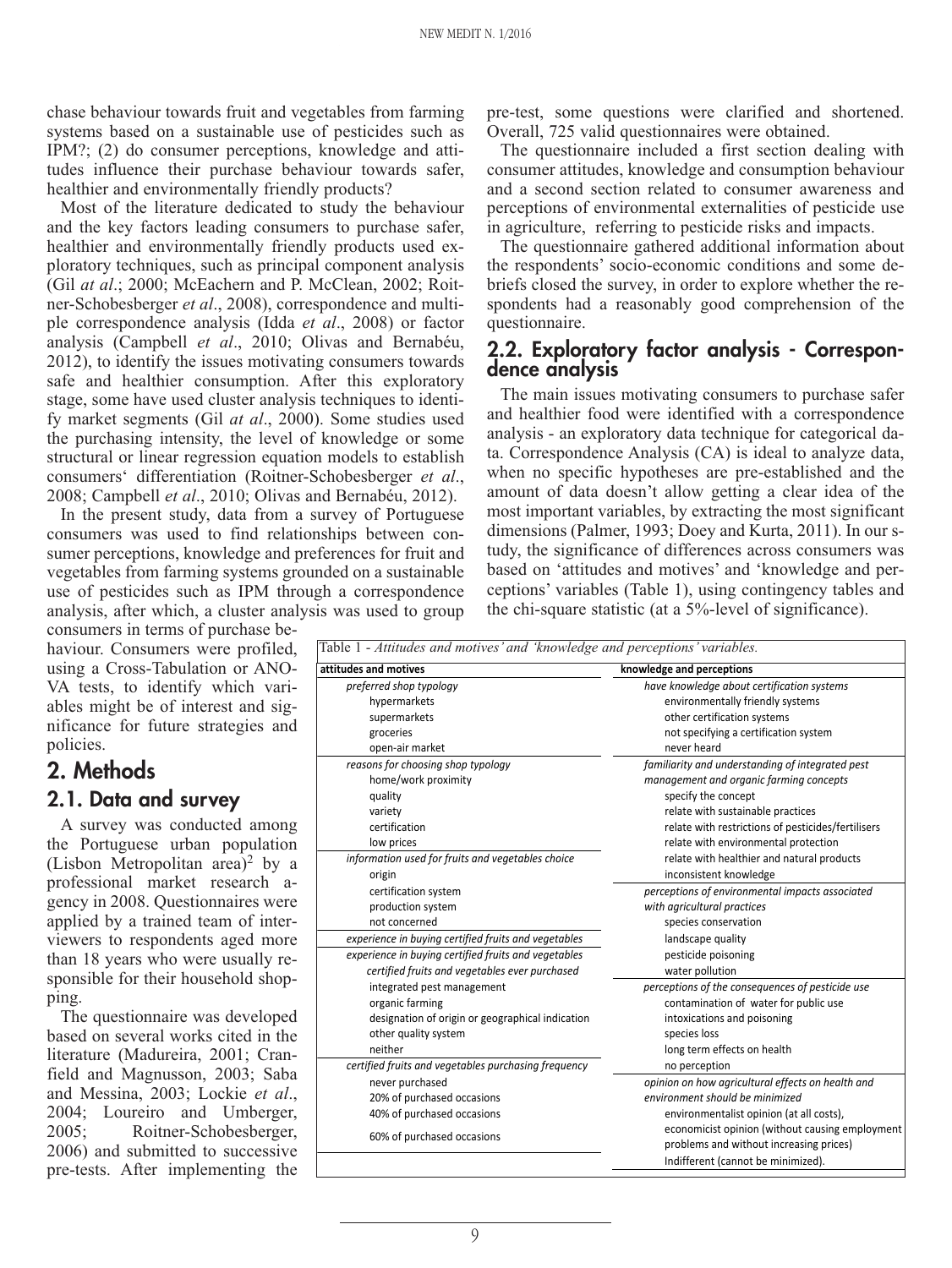## **2.3. Cluster analysis**

After the correspondence analysis, a cluster analysis based on the same variables was used to identify groups of individuals that were more similar to one another than they were to individuals in other clusters. This methodology has been widely used in segmentation studies (Saba and Messina, 2003; Fischer and Hanley, 2007; Kornelis *et al.*, 2007). The hierarchical Ward method was used specifying the maximum number of clusters allowed (three clusters). The final clusters were obtained with a k-means cluster analysis, using the previous cluster means as cluster seeds.

In order to better understand and profile these three clusters, a series of Cross-Tabulation and ANOVA tests were carried out to relate the mean values of these clusters with consumers' 'attitudes and motives', 'knowledge and perceptions' and socioeconomic characteristics.

## **3. Results and discussion**

#### **3.1. Socioeconomic characteristics**

Table 2 shows the socio-demographic characteristics of the survey sample. When comparing our drawn sample with country statistics, the household profiles, such as age, family size, family income, are shown to be identical (INE, 2011), except for the education level: about 41% of respondents have a high education level, whereas 17% have only have a basic school level.

The sample comprises s a majority of females (62%), as expected, because the questionnaire was addressed to respondents who are usually responsible for shopping in their household, with an average age of 40 years. Family size is approximately 2.7 with a mean family income of  $1278.58 \text{ } \epsilon$ . Most respondents (73.4%) have always lived in the city and 56% of respondents work in areas related to agriculture, environment, health or food. The sample average monthly basket of fruit and vegetables is 47.57  $\epsilon$  and for 78% of the respondents the monthly basket is less than  $48 \text{ } \in$ .

More than  $62\%$  of the respondents usually prefer to buy fruit and vegetables in hypermarkets and supermarkets. At the time of choosing, an important share of respondents try to have information about the origin  $(62\%)$ , but only  $26\%$ and 15% are concerned about the certification or farming system, respectively. Almost 18% of the respondents indicate that they know the existence of healthier and more environmentally friendly farming systems (Figure 1a. and 1b.). Almost 55% of the respondents have never purchased certified fruit and vegetables, and less than 1% chooses certified products on more than 60% of purchasing occasions (Figure 1c.).

Concerning awareness and perceptions of environmental externalities of pesticide and fertilizer use in agriculture (Figure 1e. and 1f.), respondents are more concerned with the lost of landscape quality, while pesticide use is perceived as having a negative impact through the contamination of water for public use. More than two thirds of the respondents have an *'economicist opinion'*– they believe that

| Table 2 - Sample characteristics ( $n=725$ ). |                      |
|-----------------------------------------------|----------------------|
| Characteristic                                | Valid percentage (%) |
| gender                                        |                      |
| male                                          | 38.2                 |
| female                                        | 61.8                 |
| age                                           |                      |
| $\leq 35$                                     | 49.8                 |
| $36 - 55$                                     | 30.1                 |
| > 56                                          | 20.1                 |
| Mean $\pm$ S.E                                | $40.302 \pm 16.326$  |
| family size                                   |                      |
| $1 - 2$                                       | 51.4                 |
| $3 - 4$                                       | 40.0                 |
| $\geq$ 5                                      | 8.6                  |
| Mean $\pm$ S.E                                | $2.652 \pm 1.292$    |
| family income                                 |                      |
| <600                                          | 18.9                 |
| $601 - 750$                                   | 16.3                 |
| $751 - 1025$                                  | 18.3                 |
| $1026 - 1325$                                 | 19.0                 |
| $1326 - 2500$                                 | 16.9                 |
| > 2500                                        | 10.6                 |
| Mean $\pm$ S.E                                | 1278.58 € ± 625.28 € |
| education                                     |                      |
| primary (ISCED 0-2)                           | 16.7                 |
| secondary (ISCED 3-4)                         | 42.1                 |
| tertiary (ISCED 5-6)                          | 41.2                 |
| Mean <sup>a</sup> $\pm$ S.E                   | $4.49 \pm 1.44$      |
| relation with agriculture                     |                      |
| rural                                         | 11.4                 |
| suburban                                      | 15.2                 |
| urban                                         | 73.4                 |
| occupation                                    |                      |
| agriculture/environment/health/food           | 55.7                 |
| other sector                                  | 14.6                 |
| unemployed/retired/other                      | 29.7                 |
| fruit and vegetables monthly basket           |                      |
| $\leq 28$                                     | 33.6                 |
| $29 - 48$                                     | 35.4                 |
| $49 - 72$                                     | 14.8                 |
| 73 - 88                                       | 12.5                 |
| >100                                          | 3.8                  |
| Mean $\pm$ S.E                                | 47.57 € ± 25.78 €    |

agricultural effects on health and the environment should be minimized without causing employment problems and without generating price increase; moreover, some respondents (22,9%) have an *'environmentalist opinion'* – they believe that agricultural effects on health and the environment should be minimized at all costs (Figure 1g.). We also found a small number of respondents (10.2%) who were *'indifferent'* to the effects that agriculture might have on health and the environment.

#### **3.2. Correspondence analysis**

The correspondence analysis used to identify possible relations between '*attitudes and motives'* and *'perceptions and knowledge'* was significant, with a high chi-square statistic showing a high correspondence between the groups of variables (Critical Chi-square of 443.399, with a p-value < 0.0001).

The inertia gives the total variance explained by each dimension in the model. There is no formal criteria according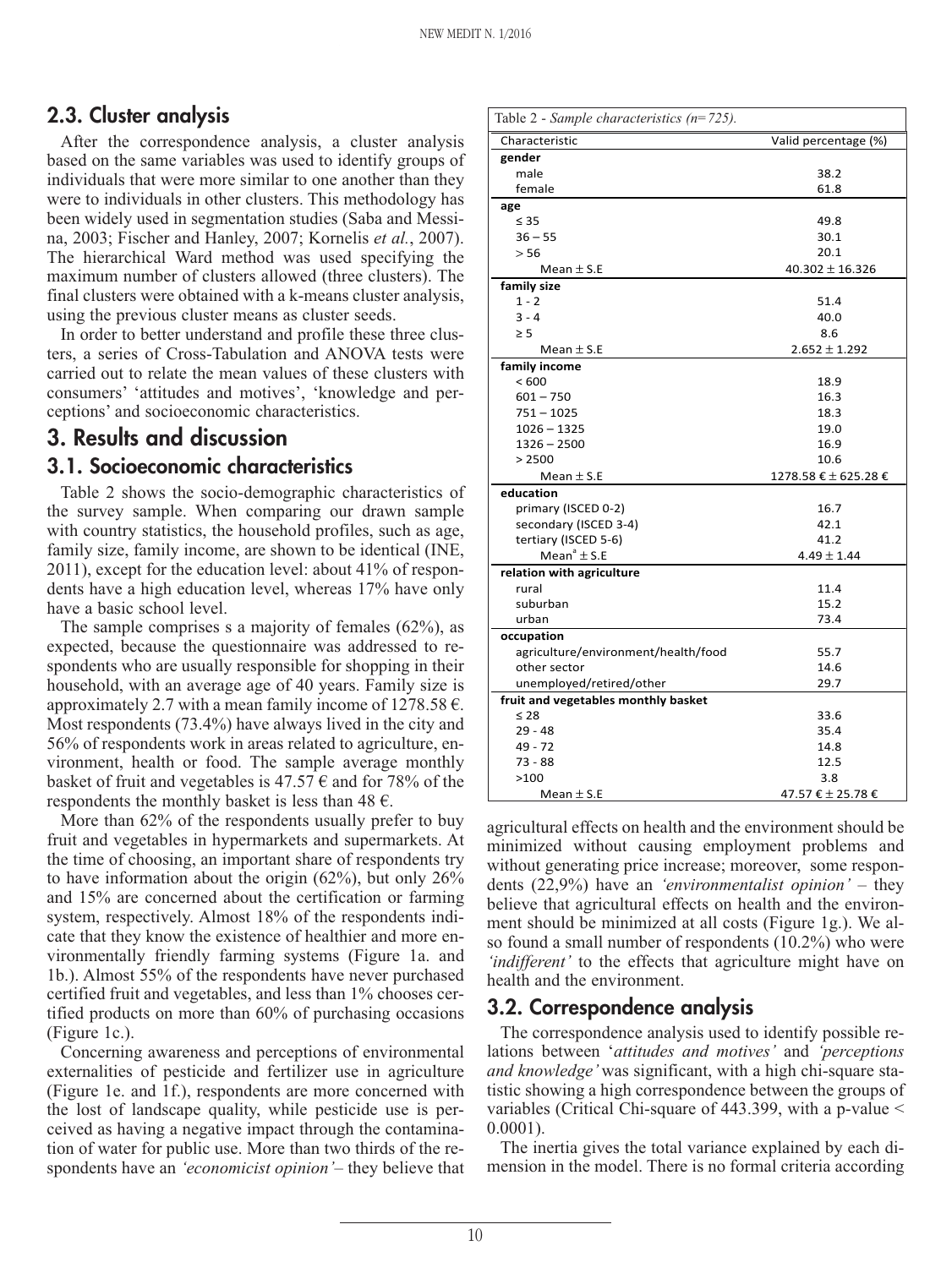

to which dimensions for analysis based on proportion of inertia should be kept or rejected, but some authors argue that the number of axes considered should retain over 80% of accumulated inertia (Doey and Kurta, 2011), in the present case, dimensions F1 and F2. This first two components together can explain 87.6% (54.2% and 33.4%) of the variation in the model (Figure 2); for this reason, two components can be used in order to select variables associated with consumer 'attitudes and motives' and 'knowledge and perceptions'.

The total variance explained is 12,4%, which indicates that knowing something about 'attitudes and motives' explains 'knowledge and perceptions' variables on that amount and vice versa. Variables with similar profiles are mapped close to one another in the two biplot dimensions, whereas points mapped far away from one another have very different profiles.

The first dimension (F1) clearly separates consumers who usually purchase certified fruit and vegetables from the others (60, 40 and 20% of purchasing occasions are mapped on the side opposite to never purchased) (Figure 2). This result can be interpreted as a clear suggestion to use this dimension to differentiate consumers.

The second dimension (F2) mostly reflects the identification of buyers who have knowledge about the sustainable pesticide use and IPM concepts and those who don't know anything about this issue and are not concerned with quality and food safety. This dimension also discriminates consumers' reasons for choosing shop typology and opinion on how agricultural effects on health and environment should be minimized.

Based on variables that are mapped closely, it is possible to say that consumers most experienced in buying certified fruit and vegetables are concerned with product certification for quality and food safety (Figure 2 - Quadrant 2). These consumers have knowledge about healthier and environmentally friendly farming systems, are well informed about IPM concepts, understand the relation between IPM and the sustainable use of pesticides and the associated environmental and health benefits.

Another group of consumers includes those who prefer to buy fruit and vegetables based on low prices, and purchase them usually in open-air markets and hypermarkets (Figure 2 - Quadrant 4). These consumers are not concerned with origin, certification or farming system, and have never

purchased any kind of certified fruit and vegetables. They don´t know anything about IPM or the sustainable use of pesticides, and aren't concerned about safe or healthier fruit and vegetables. This group includes consumers who state that they are in favour of the implementation of policy measures that might contribute to the reduction of agricultural effects on health and the environment without causing employment problems or the rise in fruit and vegetables prices – '*economicist opinion'*.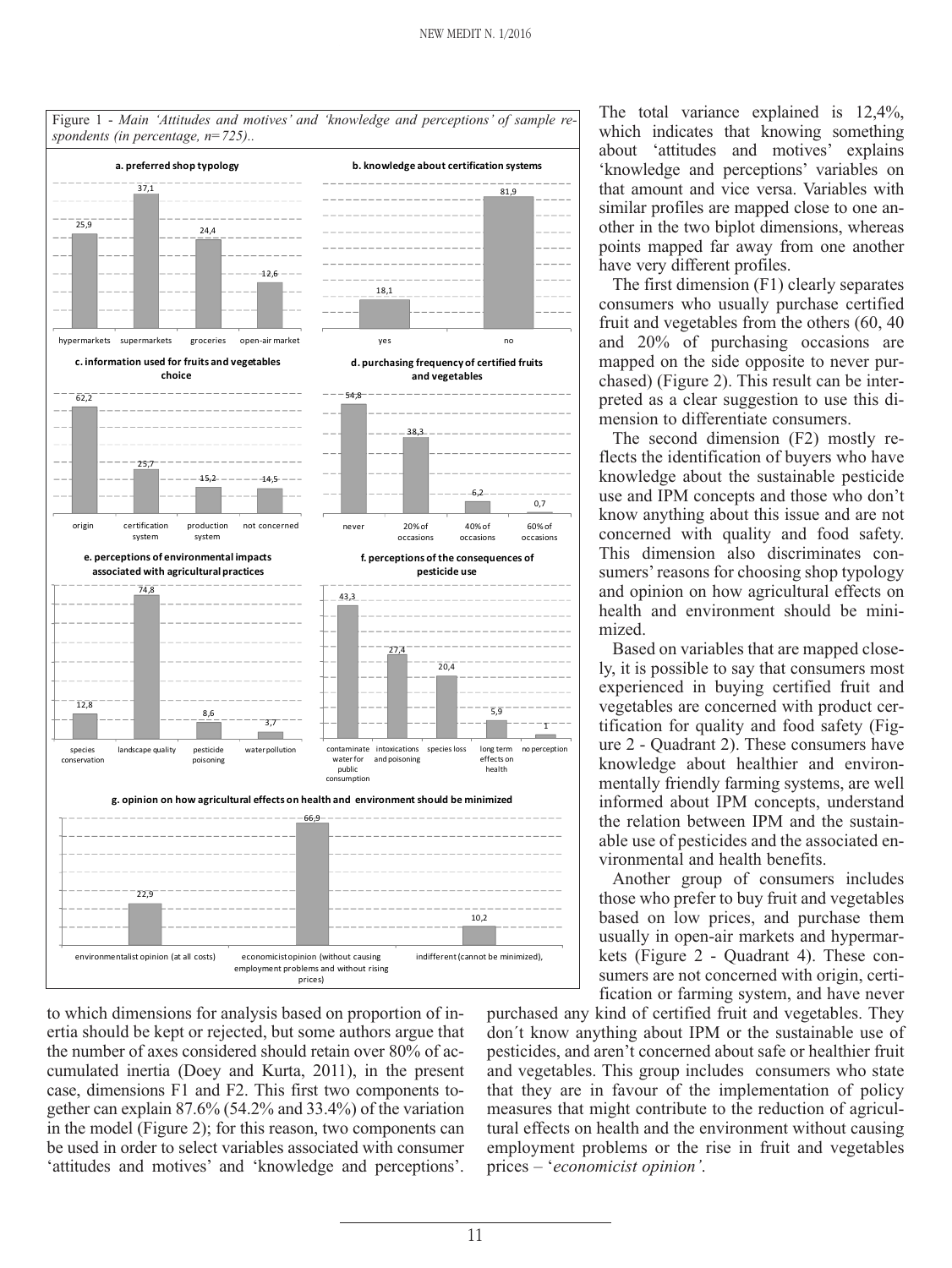

A third group of consumers includes those that reveal a tendency to buy fruit and vegetables in groceries and supermarkets, based on home or work proximity. They are usually concerned with having information related to production and certification systems, as well as with product origin. When asked about risks associated with agriculture, they reveal to be more concerned with the impact on water pollution and landscape quality, as well as with risks caused by pesticide use, such as pollution of water for public use, intoxications, poisoning and long-term effects on health. Consumers with this profile usually have '*environmentalist opinion',* meaning that agricultural effects on health and environment should be minimized at all costs.

Therefore, it seems possible to divide consumers based

on their behaviour towards their preferences for safe and healthier fruit and vegetables in three groups: 'habitual buyers', 'occasional buyers' and 'non buyers'. The 'occasional buyers' are consumers who cannot be included in the other groups as they seem to be concerned with food and environmental quality, and at the same time are not really interested in consumption of certified safe and healthier food.

Summing up, knowledge about the concepts associated with IPM and the sustainable use of pesticides and the existence of certified quality systems seems to be strongly related to purchase behaviour, as well as to other perceptions and attitudes. Thus, it will be important to identify segments of consumers in terms of purchase behaviour towards fruit and vegetables from more environmentally friendly schemes, in order to improve our understanding of Portuguese consumers and to find out the best strategies for different market segments, especially concerning those with lower preferences for these products who are not aware of the importance of a healthy diet and don't understand the influence of their food choices on environmental quality.

## **3.3. Cluster analysis**

To identify consumer segments based on respondents' 'attitudes and motives' and 'perceptions and knowledge', a hierarchical cluster approach was conducted to find which respondents are associated with the profiles obtained by the correspondence analysis. The three clusters - *'non buyers', 'occasional buyers'* and '*habitual buyers'* were identified with 43%, 14% and 43% of the respondents, respectively. To explain the consumer behavior in each cluster, the

variables related to 'attitudes and motives' and 'perceptions and knowledge' with a higher significance in each cluster were systematized (Table 3).

The first cluster - *'non-buyers`* - includes consumers who have never purchased any kind of certified fruit and vegetables, reveal a preference for buying fruit and vegetables in supermarkets and fresh markets, based on home or work proximity and are not concerned with origin, certification and farming systems. Consumers in this cluster state that they don't know anything about healthier and environmentally friendly farming systems and, when confronted with impacts of agriculture on the environment and health, they are more concerned with species loss, pesticide poisoning and pesticide long term effects on health. In their opinion a-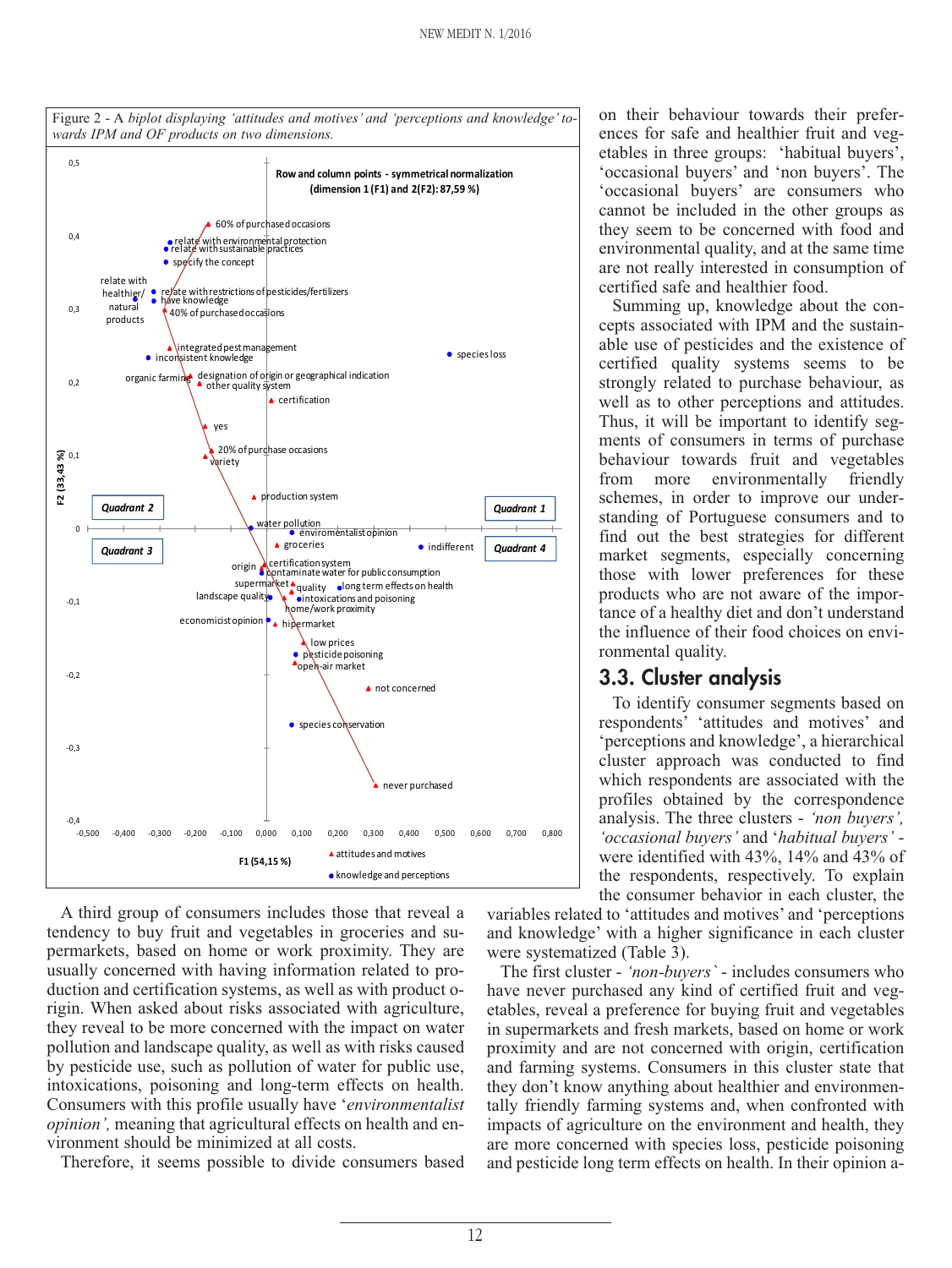| Table 3 - Cluster means for segmentation variables: One-Way ANOVA.                       |                      |                                |                           |                     |  |  |  |  |
|------------------------------------------------------------------------------------------|----------------------|--------------------------------|---------------------------|---------------------|--|--|--|--|
| attitudes and motives                                                                    |                      |                                |                           |                     |  |  |  |  |
| preferred shop typology                                                                  |                      |                                |                           |                     |  |  |  |  |
| hypermarkets                                                                             | $0.201$ <sup>a</sup> | $0.485$ <sup>a,b</sup>         | $0.247^{b}$               | $16.725$ (< 0.0001) |  |  |  |  |
| supermarkets                                                                             | 0.379                | 0.354                          | 0.369                     | 0.111(0.895)        |  |  |  |  |
| groceries                                                                                | $0.274$ <sup>a</sup> | $0.051$ <sup>a,b</sup>         | 0.276 <sup>b</sup>        | $16.725$ (< 0.0001) |  |  |  |  |
| open-air market                                                                          | 0.146                | 0.111                          | 0.109                     | 1.111(0.330)        |  |  |  |  |
| reasons for choosing shop typology                                                       |                      |                                |                           |                     |  |  |  |  |
| home/work proximity                                                                      | 0.513 <sup>a</sup>   | $0.071^{a,b}$                  | $0.446^{b}$               | $16.725$ (< 0.0001) |  |  |  |  |
| quality                                                                                  | 0.150                | 0.111                          | 0.186                     | 1.785 (0.169)       |  |  |  |  |
| variety                                                                                  | 0.067                | 0.051                          | 0.077                     | 0.426(0.653)        |  |  |  |  |
| certification                                                                            | 0.025                | 0.010                          | 0.032                     | 0.714(0.490)        |  |  |  |  |
| low prices                                                                               | $0.245$ <sup>a</sup> | $0.758^{a,b}$                  | 0.260 <sup>b</sup>        | $16.725$ (< 0.001)  |  |  |  |  |
| information used for fruit and vegetables choice                                         |                      |                                |                           |                     |  |  |  |  |
| Origin                                                                                   | 0.618 <sup>3</sup>   | $0.424^{a,b}$                  | 0.689 <sup>b</sup>        | $16.725$ (< 0.0001) |  |  |  |  |
| certification system                                                                     | $0.172$ <sup>a</sup> | $0.313^{a,b}$                  | $0.324^{b}$               | $16.725$ (< 0.0001) |  |  |  |  |
| production system                                                                        | 0.131                | 0.081 <sup>b</sup>             | 0.196 <sup>b</sup>        | 4.848 (0.008)       |  |  |  |  |
| not concerned                                                                            | 0.166 <sup>a</sup>   | $0.273^{a,b}$                  | 0.083 <sup>b</sup>        | $16.725$ (< 0.0001) |  |  |  |  |
| experience in buying certified fruits and vegetables                                     | $0.003^{a,c}$        | $0.202^{a,b}$                  | $0.990^{b,c}$             | $16.725$ (< 0.0001) |  |  |  |  |
| certified fruit and vegetables ever purchased                                            |                      |                                |                           |                     |  |  |  |  |
| integrated pest management                                                               | 0.000 <sup>a</sup>   | $0.020^{a,b}$                  | $0.138^{b}$               | $16.725$ (< 0.0001) |  |  |  |  |
| organic farming                                                                          | $0.000^{a,c}$        | $0.101^{a,b}$                  | $0.535^{b,c}$             | $16.725$ (< 0.0001) |  |  |  |  |
|                                                                                          | $0.000^{a,c}$        |                                | $0.465^{ b,c}$            |                     |  |  |  |  |
| designation of origin or geographical indication                                         |                      | $0.071^{a,b}$<br>$0.101^{a,b}$ | $0.497^{ b,c}$            | $16.725$ (< 0.0001) |  |  |  |  |
| other quality system                                                                     | $0.000^{a,b}$        |                                |                           | $16.725$ (< 0.0001) |  |  |  |  |
| neither                                                                                  | 0.003 <sup>a</sup>   | $0.000^{a,b}$                  | 0.067 <sup>b</sup>        | $16.725$ (< 0.0001) |  |  |  |  |
| certified fruit and vegetables purchasing frequency                                      |                      |                                |                           |                     |  |  |  |  |
| never purchased                                                                          | $1.000^{a,c}$        | $0.798^{a,b}$                  | $0.013$ $^{\mathrm{b,c}}$ | $16.725$ (< 0.0001) |  |  |  |  |
| 20% of purchased occasions                                                               | $0.000^{a,c}$        | $0.172^{a,b}$                  | $0.837^{b,c}$             | $16.725$ (< 0.0001) |  |  |  |  |
| 40% of purchased occasions                                                               | 0.000 <sup>a</sup>   | $0.030^{a,b}$                  | $0.135^{b}$               | $16.725$ (< 0.0001) |  |  |  |  |
| 60% of purchased occasions                                                               | 0.000                | 0.000                          | 0.016                     | 3.349 (0.036)       |  |  |  |  |
| knowledge and perceptions                                                                |                      |                                |                           |                     |  |  |  |  |
| have knowledge about certification systems                                               | 0.000 <sup>3</sup>   | $0.030^{a,b}$                  | $0.410^{b}$               | $16.725$ (< 0.0001) |  |  |  |  |
| familiarity and understanding of integrated pest management and organic farming concepts |                      |                                |                           |                     |  |  |  |  |
| specify the concept                                                                      | 0.000 <sup>3</sup>   | $0.000^{a,b}$                  | 0.083 <sup>b</sup>        | $16.725$ (< 0.0001) |  |  |  |  |
| relate with sustainable practices                                                        | 0.003 <sup>a</sup>   | $0.000^{a,b}$                  | 0.048 <sup>b</sup>        | 8.773 (0.000)       |  |  |  |  |
| relate with restrictions of pesticides/fertilisers                                       | 0.003 <sup>a</sup>   | $0.030^{a,b}$                  | $0.385^{b}$               | $16.725$ (< 0.0001) |  |  |  |  |
| relate with environmental protection                                                     | 0.003 <sup>a</sup>   | $0.010^{a,b}$                  | 0.067 <sup>b</sup>        | $16.725$ (< 0.0001) |  |  |  |  |
| relate with healthier and natural products                                               | 0.000 <sup>3</sup>   | $0.000^{a,b}$                  | $0.163^{b}$               | $16.725$ (< 0.0001) |  |  |  |  |
| inconsistent knowledge                                                                   | 0.000 <sup>3</sup>   | $0.000^{a,b}$                  | 0.029 <sup>b</sup>        | 6.108 (0.002)       |  |  |  |  |
| perceptions of environmental impacts associated with agricultural practices              |                      |                                |                           |                     |  |  |  |  |
| species conservation                                                                     | 0.131                | $0.232^{b}$                    | 0.093 <sup>b</sup>        | 6.633 (0.001)       |  |  |  |  |
| landscape quality                                                                        | 0.723                | 0.717                          | 0.782                     | 1.732 (0.178)       |  |  |  |  |
| pesticide poisoning                                                                      | 0.108 <sup>3</sup>   | 0.040 <sup>3</sup>             | 0.077                     | 2.482 (0.084)       |  |  |  |  |
| water pollution                                                                          | 0.038                | 0.010                          | 0.045                     | 1.274 (0.280)       |  |  |  |  |
| perceptions of the consequences of pesticide use                                         |                      |                                |                           |                     |  |  |  |  |
| Contamination of water for public use                                                    | $0.373$ <sup>c</sup> | 0.485                          | $0.478$ <sup>c</sup>      | 4.166 (0.016)       |  |  |  |  |
|                                                                                          | 0.261                | 0.333                          | 0.269                     |                     |  |  |  |  |
| intoxications and poisoning                                                              | 0.248                |                                |                           | 1.021 (0.361)       |  |  |  |  |
| species loss                                                                             | 0.092 <sup>a</sup>   | 0.141<br>0.040 <sup>3</sup>    | 0.179                     | 3.698 (0.025)       |  |  |  |  |
| long term effects on health                                                              |                      |                                | 0.071                     | 1.561(0.211)        |  |  |  |  |
| no perception                                                                            | $0.025$ <sup>a</sup> | 0.000 <sup>a</sup>             | 0.003                     | 3.913 (0.020)       |  |  |  |  |
| opinion on how agricultural effects on health and environment should be minimized        |                      |                                |                           |                     |  |  |  |  |
| environmentalist opinion                                                                 | $0.255$ <sup>a</sup> | $0.030^{a,b}$                  | 0.266 <sup>b</sup>        | 16.725 (< 0.0001)   |  |  |  |  |
| economicist opinion                                                                      | $0.615$ <sup>a</sup> | $0.919^{a,b}$                  | 0.644 <sup>b</sup>        | $16.725$ (< 0.0001) |  |  |  |  |
| indifferent                                                                              | $0.131$ <sup>a</sup> | $0.051$ <sup>a</sup>           | 0.090                     | 3.100 (0.046)       |  |  |  |  |
| Number of respondents                                                                    | 314                  | 99                             | 312                       |                     |  |  |  |  |
| Percentage of respondents                                                                | 43%                  | 14%                            | 43%                       |                     |  |  |  |  |
| Note: Method K-means cluster, n=725.                                                     |                      |                                |                           |                     |  |  |  |  |

Cores in the same row with a the same superscript are significantly different at p<.05 (post hoc Least Significant Difference and Tamhan multiple comparison tests).

gricultural effects on health and the environment cannot be minimized even with the implementation of policies that support more sustainable farming systems, and their purchasing behaviour is neither influenced by their knowledge about the sustainable use of pesticides nor by the existence of a certification system – '*indifferent'*.

We found a considerable number of consumers  $(43%)$ who can be described as '*habitual buyers*' of fruit and vegetables from environmentally friendly farming systems. These consumers have a preference for buying fruit and vegetables in groceries, based on product quality, variety and certification, and try to get information about origin, production and certification systems. They are the most experienced in buying certified fruit and vegetables, choosing certified products in 20-60% of cases. These consumers not only state that they know the existence of healthier and environmentally friendly farming systems, but they are also really informed about the sustainable use of pesticides and IPM. In fact, they can link these concepts with sustainable agricultural practices, such as biological control, soil conservation, prohibition of the use of genetically modified organisms, restrictions on the use of pesticides and fertilizers, as well as with associated environmental and health benefits. In this group, consumers believe that agricultural effects on health and the environment should be minimized at all costs with this - '*environmentalist opinion'* – and they seem to be concerned with the impact of agriculture on landscape quality and water pollution.

A smaller percentage of consumers  $(14\%)$ , who reveal that they have some appetence for certified fruit and vegetables, are in fact '*occasional buyers'* with limited experience in buying certified fruit and vegetables. In this case, consumers have stated a preference for buying fruit and vegetables in hypermarkets, based on low prices. Besides stating that they know the existence of healthier and more environmentally friendly systems, they only relate

the concepts with general association to the use of pesticides and fertilizers. When asked about risks associated with agriculture, they state that they are concerned with species conservation and have the perception that pesticide use might contaminate water for public use and cause intoxications and poisoning. These consumers have an '*economicist opinion'*.

Finally, attitudes and perceptions were examined for any socioeconomic differences between clusters, namely sex, age, family size, family income, education level, relation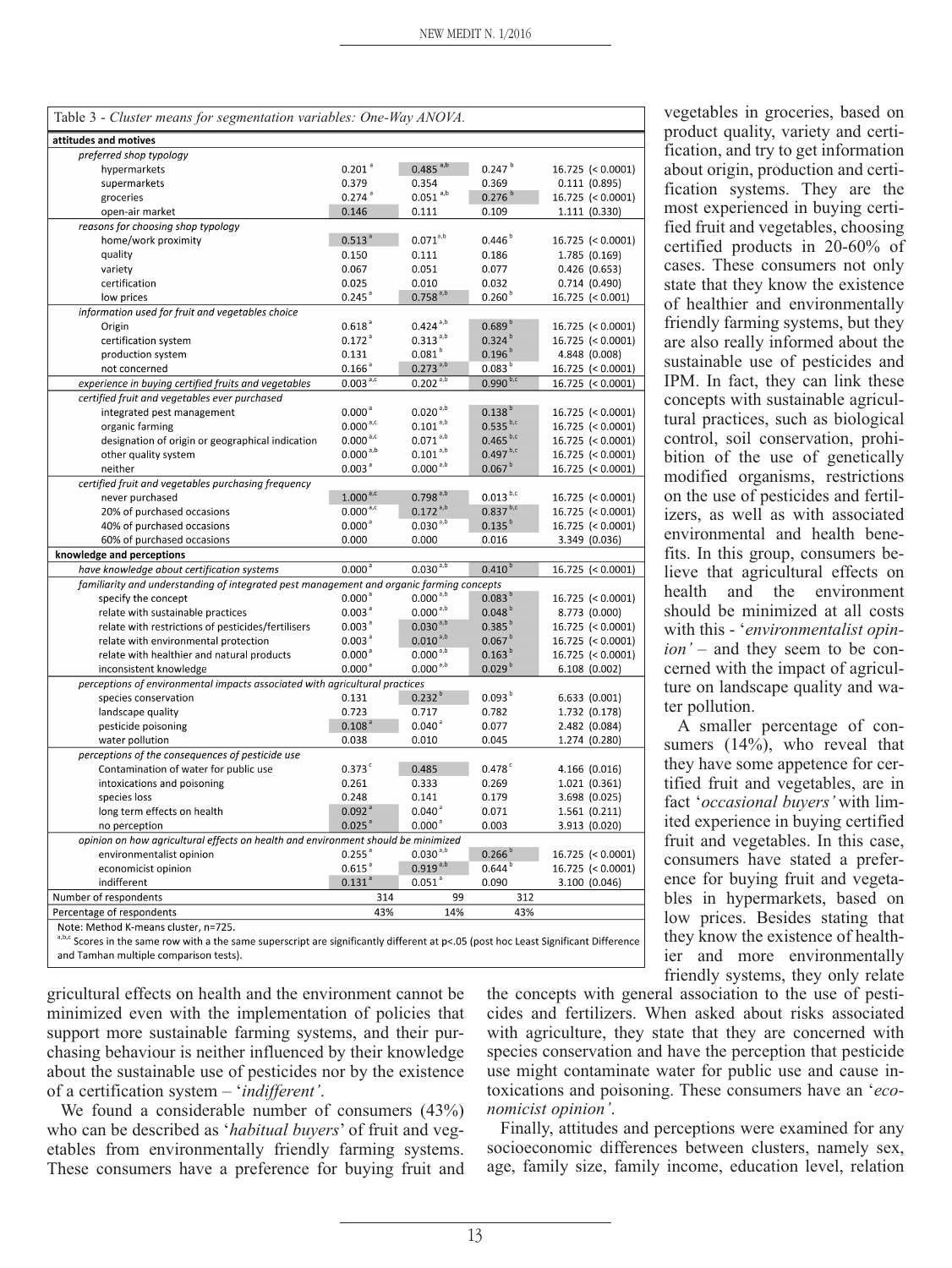| Table 4. Cluster profiling: Cross-Tabulation (values given in percentage) and One-Way ANOVA |                                       |                                |                                              |                       |                |  |  |
|---------------------------------------------------------------------------------------------|---------------------------------------|--------------------------------|----------------------------------------------|-----------------------|----------------|--|--|
| Characteristic                                                                              | Cluster 1                             | Cluster 2                      | Cluster 3                                    | Chi-square            | F (Sig. Level) |  |  |
|                                                                                             | 'non buyers'                          | 'occasional                    | 'habitual buyers'                            | Significance<br>level |                |  |  |
|                                                                                             |                                       | buyers'                        |                                              |                       |                |  |  |
| gender                                                                                      |                                       |                                |                                              |                       |                |  |  |
| male                                                                                        | 37.3                                  | 39.4                           | 38.8                                         | 0.895                 |                |  |  |
| female                                                                                      | 62.7                                  | 60.6                           | 38.8                                         |                       |                |  |  |
| age                                                                                         |                                       |                                |                                              |                       |                |  |  |
| $\leq 35$                                                                                   | 53.5                                  | 61.6                           | 46.2                                         | 0.049                 |                |  |  |
| $36 - 55$                                                                                   | 28.7                                  | 23.2                           | 29.8                                         |                       |                |  |  |
| > 56                                                                                        | 17.8                                  | 15.1                           | 24.0                                         |                       |                |  |  |
| Mean $\pm$ S.E                                                                              | $30.22 \pm 14.57$ <sup>a</sup>        | $28.17 \pm 14.19$ <sup>b</sup> | $32.80 \pm 15.38$ <sup>a,b</sup>             |                       | 4.494 (0.011)  |  |  |
| family size                                                                                 |                                       |                                |                                              |                       |                |  |  |
| $1 - 2$                                                                                     | 52.2                                  | 45.5                           | 52.6                                         | 0.140                 |                |  |  |
| $3 - 4$                                                                                     | 37.6                                  | 42.4                           | 41.7                                         |                       |                |  |  |
| $\geq$ 5                                                                                    | 10.2                                  | 12.1                           | 5.8                                          |                       |                |  |  |
| Mean $\pm$ S.E                                                                              | $2.16 \pm 1.34$                       | $2.33 \pm 1.37$                | $2.06 \pm 1.21$                              |                       | 1.687 (0.186)  |  |  |
| family income                                                                               |                                       |                                |                                              |                       |                |  |  |
| < 600                                                                                       | 22.71                                 | 28.26                          | 11.64                                        | 0.000                 |                |  |  |
| $601 - 750$                                                                                 | 19.66                                 | 13.04                          | 13.82                                        |                       |                |  |  |
| $751 - 1025$                                                                                | 18.98                                 | 13.04                          | 19.27                                        |                       |                |  |  |
| $1026 - 1325$                                                                               | 17.29                                 | 25.00                          | 18.91                                        |                       |                |  |  |
| $1326 - 2500$                                                                               | 11.86<br>9.49                         | 14.13                          | 23.27                                        |                       |                |  |  |
| > 2500                                                                                      | $1181.61 \pm 606.09$ <sup>a</sup>     | 6.52<br>$1177.66 \pm 582.96$   | 13.09<br>$1413.90 \pm 636.02$ <sup>a,b</sup> |                       |                |  |  |
| Mean $\pm$ S.E                                                                              |                                       |                                |                                              |                       | 11.538 (0.000) |  |  |
| education                                                                                   |                                       |                                |                                              |                       |                |  |  |
| primary (ISCED 0-2)                                                                         | 19.43                                 | 20.20                          | 19.82                                        | 0.026                 |                |  |  |
| secondary (ISCED 3-4)                                                                       | 44.27                                 | 32.32                          | 42.95                                        |                       |                |  |  |
| tertiary (ISCED 5-6)                                                                        | 36.31<br>$4.24 \pm 1.46$ <sup>a</sup> | 47.47<br>$4.55 \pm 1.56$       | 44.23<br>$4.63 \pm 1.38$ <sup>a</sup>        |                       |                |  |  |
| Mean $\pm$ S.E                                                                              |                                       |                                |                                              |                       | 3.281 (0.038)  |  |  |
| relation with agriculture                                                                   |                                       |                                |                                              |                       |                |  |  |
| rural<br>suburban                                                                           | 10.51<br>14.33                        | 11.11<br>17.17                 | 12.50<br>15.38                               | 0.876                 |                |  |  |
| urban                                                                                       | 75.16                                 | 71.71                          | 72.12                                        |                       |                |  |  |
|                                                                                             |                                       |                                |                                              |                       |                |  |  |
| occupation                                                                                  | 53.50                                 | 48.48                          | 60.26                                        | 0.146                 |                |  |  |
| agriculture/environment/health/food<br>other sector                                         | 14.01                                 | 16.16                          | 14.74                                        |                       |                |  |  |
| unemployed/retired/other                                                                    | 32.48                                 | 35.35                          | 25.00                                        |                       |                |  |  |
| fruits and vegetables monthly basket $(\epsilon)$                                           |                                       |                                |                                              |                       |                |  |  |
| $\leq 28$                                                                                   | 38.85                                 | 34.34                          | 28.85                                        | 0.022                 |                |  |  |
| $29 - 48$                                                                                   | 36.62                                 | 33.33                          | 35.57                                        |                       |                |  |  |
|                                                                                             |                                       |                                |                                              |                       |                |  |  |
| $49 - 72$                                                                                   | 12.73                                 | 15.15                          | 16.99                                        |                       |                |  |  |
| $73 - 88$<br>>100                                                                           | 10.83<br>0.95                         | 15.15                          | 13.46                                        |                       |                |  |  |
| Mean $\pm$ S.E                                                                              | 48.11 ± 20.72 $^{\circ}$              | 2.02<br>$51.88 \pm 22.62$      | 5.13<br>54.36 ± 22.99 $^a$                   |                       | 6.352 (0.002)  |  |  |
|                                                                                             |                                       |                                |                                              |                       |                |  |  |
| practices related with concern with<br>environment and health                               |                                       |                                |                                              |                       |                |  |  |
| not concerned                                                                               | 86.31                                 | 82.83                          | 64.74                                        | 0.000                 |                |  |  |
| environmental activities                                                                    | 2.23                                  | 2.02                           | 3.21                                         |                       |                |  |  |
| consumer defense activities                                                                 | 10.19                                 | 11.11                          | 26.92                                        |                       |                |  |  |
| both activities                                                                             | 1.27                                  | 4.04                           | 5.13                                         |                       |                |  |  |
|                                                                                             |                                       |                                |                                              |                       |                |  |  |

with agriculture, occupation, monthly basket of fruit and vegetables and practices that reveal concerns with environment and health (member of environmental or consumers defense association). This was done by using either crosstabulations or analysis of variance, as appropriate.

The analysis of the socioeconomic characteristics showed some significant differences among clusters (Table 4). '*Habitual buyers'* tend to be older and have higher incomes. In this case, the income difference between '*habitual buyers'* and those who are '*non buyers'* is significant (p=0.0001). The '*non buyers'* are consumers with lower education, while the '*occasional buyers'* and '*habitual buyers'* are more educated. In the '*habitual buyers'* almost all consumers have secondary or higher education (only 20 % have a lower level of education) and a larger average monthly basket of fruit and vegetables. These consumers

are older and have a higher income when compared with the other groups. Differences in behaviour related to concern with the environment and health, such as being a member of environmental or consumer associations, were found between *'habitual buyers'* and those who are '*non-buyers'* who seemed to have no concern about these issues.

# **4. Conclusions**

In this study, an attempt has been made to identify and illustrate consumers` perceptions and attitudes towards the use of pesticides in agriculture and its risks for human health and the environment that seems to influence the consumption of fruit and vegetables from farming systems that use less or no pesticides, based on a Portuguese case study. The identification and characterization of consumers and their behavior will help understand and interpret their preferences for safer and healthier products and thus will contribute to improve the design of rural development policies that aim to achieve a sustainable use of pesticides.

The most significant factor influencing behaviour towards these products was consumers' knowledge about farming systems that use less or no pesticides, such as IPM. Consumers who are informed and can understand the sustainable agricultural practices used in these systems, such as biological control,

reduction of pesticides and fertilizers use, among others, are committed to buying certified products. These results are consistent with those found in other countries (Diamantopoulos *et al.,* 2003; Aerstsens *et al.,* 2009; Kuhar and Juvančič, 2010).

Our study allowed the identification of three groups of consumers. The group of '*habitual buyers' includes those* who are the most experienced in buying certified fruit and vegetables and well informed about the use of pesticides in agriculture and its risks to human health and the environment and about certification systems. These consumers recognize the importance of environmental and health benefits associated with agricultural systems that use less or no pesticides and consider that agricultural impacts should be minimized at all costs – *'environmentalist opinion'*. They represent a group of consumers who already purchase safer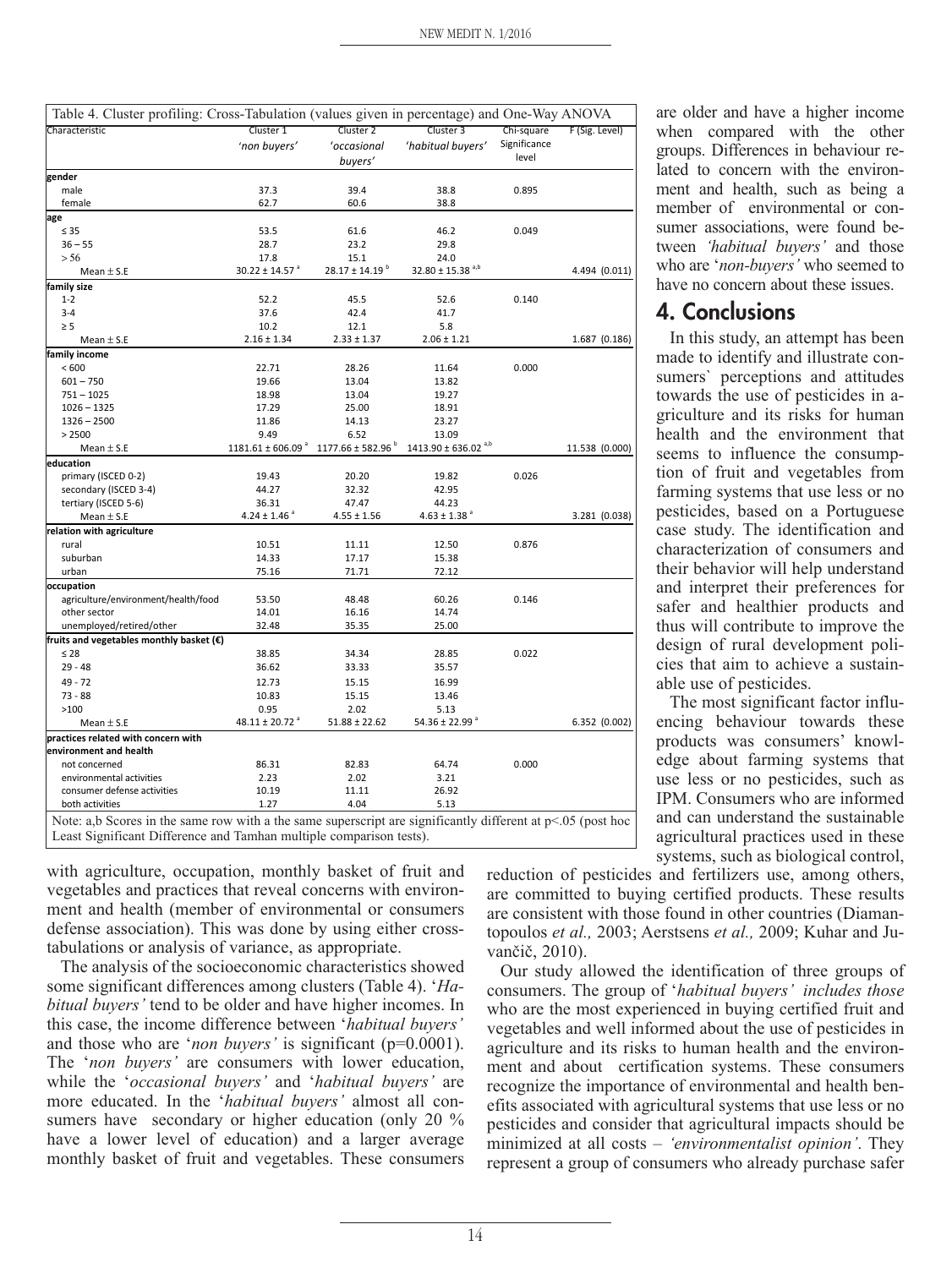and healthier fruit and vegetables and can choose a healthy diet and understand the influence of their food choices on environmental quality.

In contrast, we found consumers who are '*non-buyers*' of fruit and vegetables from certified systems and who make their choices based on low prices. They are not concerned with quality, food safety or environmental risks, don't have any knowledge about the risks from pesticide use and are '*indifferent*' to agricultural effects on health and the environment. These consumers are less aware of the risks due to the use of pesticides and their presence in food.

The third group of consumers, with a slight tendency to buy certified fruit and vegetables, is concerned with information related to production and certification systems and has some knowledge about the use of pesticides in agriculture. They believe that policies directed towards reduction of pesticides in agriculture should be adopted without causing unemployment or increasing prices – '*economicist opinion'*. In this last group, some consumers know the existence of fruit and vegetables from environmentally friendly farming systems, such as IPM, but the majority don´t have a consistent knowledge about these production systems and tend not to understand the complexities and niceties of environmentally friendly practices.

Along with knowledge about the risks deriving from pesticide use, we found that consumers who recognize the importance of certification processes to ensure food safety and the contribution of environmentally friendly farming systems to preserve the environmental quality, are those who buy these products more frequently.

'*Non-buyers'* and '*occasional buyers'*, who are respectively '*indifferent'* or have an '*economicist opinio*n', account for almost 60% of the respondents and represent a significant share of the market and can be better informed about environmental and health benefits associated to the use of pesticides in agriculture in order to change their purchasing behavior and specially to ensure that they became aware of the importance of choosing safe and healthier food and to adopt a healthy diet. At the same time, education and information about these questions will contribute to preserve environmental quality.

Information about agricultural impacts, such as the loss of species and pesticide poisoning, as well as the effect of pesticides in contamination of water for public use, must be reinforced among consumers as they seem to be more sensitive and easy-to-understand issues. At the same time, information about other risks is also essential for public consciousness and should be considered, not only for health and environmental reasons, but also as an important driver to increase consumer demand and contribute to promote the sustainable use of pesticides through environmentally friendly farming.

Simultaneously, consumers with an 'environmentalist opinion' are genuinely interested in health and the environment and prepared to do more about it – '*habitual buyers'* – as they already purchase certified fruit and vegetables and might increase the share of these products in their monthly basket if available.

Indications about the influence of perceptions of agriculture

and consequences of pesticide use on consumers' '*economicist'* versus '*environmentalist'* attitudes are not conclusive. Probably, most respondents have not previously devoted a deep reflection to these issues, as they don't have enough knowledge of and, hence, interest in them. Therefore, changing perceptions towards agriculture impacts, which will lead to different personal beliefs about health and environmental benefits resulting from farming systems that use less or no pesticides, will be difficult.

Other studies have found that socio-demographic factors play a role in consumer behavior towards fruit and vegetables produced by environmentally friendly farming systems (Wier and Calverly, 2002; Travisi and Nijkamp, 2008; Tsakiridou *et al*., 2008). Here, socio-demographic factors prove to be relatively unimportant, except for income and monthly basket of fruit and vegetables. Age and education are also related to the purchase of these safe and healthier products.

In sum, despite its exploratory nature, this study reveals some interesting findings that deserve further investigations and attention. In particular, results indicate that knowledge about the use of pesticides in agriculture and the existence of farming systems which tend to reduce the use of pesticides such as IPM clearly makes a difference in consumer behaviour. This is in accordance with other studies (Saba and Messina, 2003; Roitner-Schobesberger *et al.,* 2008; Briz and Ward, 2009) and can be a key issue hampering the development of the demand for fresh fruit and vegetables from IPM. We should also consider that a share of consumers might also change their behaviour through the adoption of marketing strategies based on credence issues associated to quality certified systems.

It is clear that environmentally friendly food cannot sell itself but it needs efficient and customized strategies based on information and environmental and health education, as well as specific quality promotion and distribution strategies and appropriate price policies.

As knowledge improvement, through education and information, is a slow process, especially because the features and benefits associated to sustainable agricultural practices are not easy to accomplish, policies and strategies framed around this issue will only have long-term effects. Thus, they should be proposed along with the promotion of certified quality systems and the inherent certification process should be considered in the framework of the Portuguese rural policy, as consumers seemed to be attracted and ready to believe in the underlying warrantees.

It would be interesting to understand how knowledge and purchasing attitudes are related with willingness to pay for food obtained through farming systems which adopt a sustainable use of pesticides as IPM, in Portugal. A different analysis should be conducted on '*habitual buyers'*, as they probably will be more interested in paying for these products, and on '*occasional buyers*' and '*non-buyers'* who probably need to be better informed and convinced about the greater health and environment benefits of farming systems which use less or no pesticides.